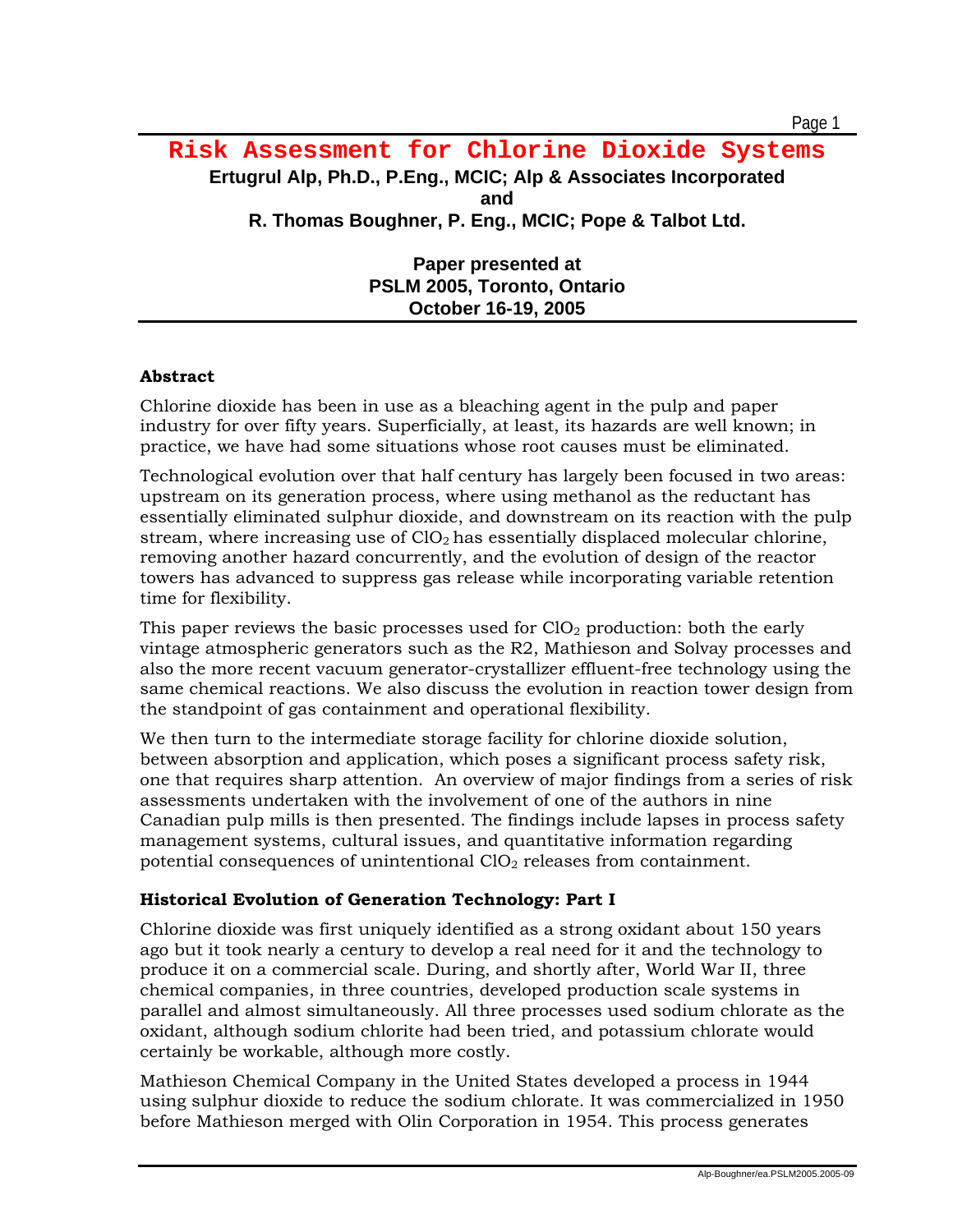chlorine dioxide  $(CIO<sub>2</sub>)$  by the reduction of sodium chlorate (NaClO<sub>3</sub>) with sulphur dioxide  $(SO_2)$  in the presence of sulphuric acid  $(H_2SO_4)$ .

$$
2 \text{ NaClO}_3 + \text{SO}_2 \longrightarrow 2 \text{ ClO}_2 + \text{Na}_2\text{SO}_4
$$

In Belgium, Solvay S. A. developed comparable scale equipment, using methanol as the reductant. The Solvay process equipment looks essentially the same as the Mathieson system.

$$
4 \text{ NaClO}_3 + \text{H}_2\text{SO}_4 + \text{CH}_3\text{OH} \rightarrow 4 \text{ ClO}_2 + 2 \text{ Na}_2\text{SO}_4 + \text{HCOOH} + 3 \text{ H}_2\text{O}
$$

In Canada, a third near-simultaneous development was being carried out by the Electric Reduction Company (Erco). Their first process, the R1, used sodium chlorate and sodium chlorite which reacted in strong acid to form chlorine dioxide. This is the first of the "R" processes developed by the late Dr. Howard Rapson. Much more successful commercially however, was the R2 which followed a short time later and is based on the use of sodium chloride (NaCl) for reducing the sodium chlorate.

$$
NaClO3 + NaCl + H2SO4 -- > ClO2 + ½ Cl2 + Na2SO4 + H2O
$$

All three processes employ concentrated sulphuric acid to provide the required low pH and air is used for agitation of the reactor and for dilution of the chlorine dioxide gas to suppress concentration below the explosive limit. Similarly, all three discharge a liquid byproduct stream that is highly acidic and rich in sodium and sulphur compounds, making it useful as a makeup stream to the pulping liquor cycle.

With chlorine dioxide utilization in pulp bleaching at 5-10 kg/tonne of pulp, the byproduct liquid stream could still be utilized in all but the most tightly closed process cycles. A number of companies, including Hooker Chemical, Erco Industries and Anglo Paper Products began to work on alternatives to eliminate the significant acidic liquid stream which required neutralization. The answer was vacuum crystallization and a new generation of generator crystallizer processes emerged.

### **Historical Evolution of Bleaching with Chlorine Dioxide**

The bleached kraft pulp industry was in its infancy until about 1950 and the chemicals used to oxidatively brighten pulp were chlorine gas  $(Cl<sub>2</sub>)$  and sodium (or calcium) hypochlorite (NaOCl, Ca $\overline{(OCl)_2}$ ). A typical bleaching sequence, using our industry jargon, was CEHEH where C means molecular chlorine, E means sodium hydroxide extraction and H means hypochlorite.

The first step in application of chlorine dioxide was to take advantage of its higher selectivity in the final brightening in a sequence such as CEHED in which 5-7 kg chlorine dioxide/tonne of pulp displaced a stoichiometrically equivalent hypochlorite usage. D designates a chlorine dioxide stage.

These bleach plants were often retrofits or early generation facilities using downflow chlorine dioxide bleaching towers. The problem with downflow towers, suitable for less volatile chemicals, was that they gas off through inadvertent air stripping as the pulp stock freefalls from the top inlet down into the tower. Gas-rich vapours escaping from chute connections caused gas concentrations ranging from uncomfortable to unsafe within the enclosed buildings we use in our industry in Canada.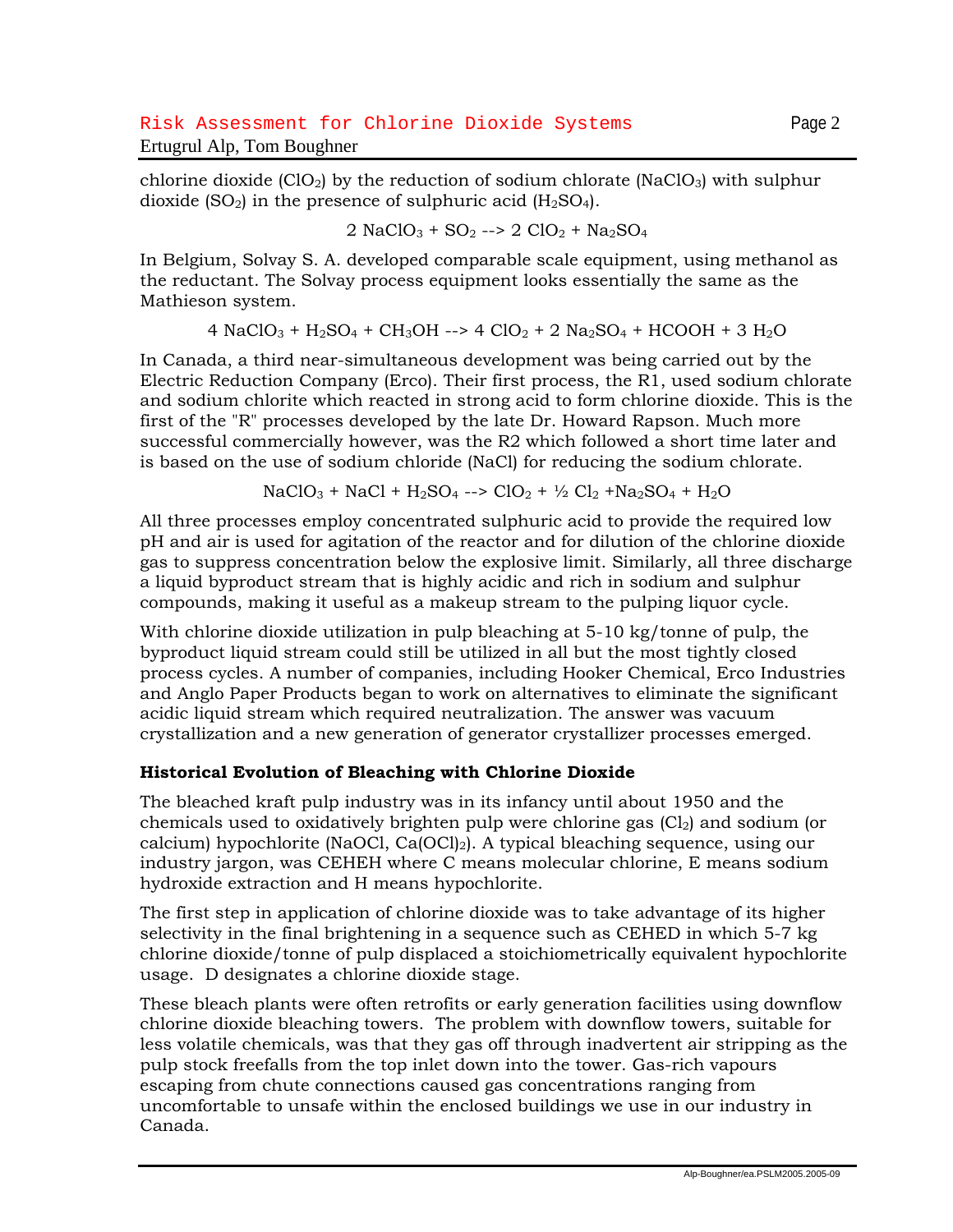### Risk Assessment for Chlorine Dioxide Systems Page 3 Ertugrul Alp, Tom Boughner

The next step in chlorine dioxide technology evolution was splitting chlorine dioxide reagent addition into two steps, still retaining hypochlorite bleaching. This sequence, CEHDED was installed at Crofton, BC and Hinton, AB in 1957. These configurations used only slightly more chlorine dioxide, 7-10 kg chlorine dioxide/tonne of pulp, and were successful in displacing still more hypochlorite.

The ultimate step in boldness was to eliminate hypochlorite bleaching entirely and attain full brightness kraft softwood, using only molecular chlorine and chlorine dioxide as oxidants. The first attempt at this in Canada was at Dryden, ON in 1957. Dryden creatively employed upflow towers, a relatively new design that ensured the pulp stream had adequate backpressure to hold the reagent in solution until exhaustion, before exposure to ambient atmosphere at the top discharger of the tower.

To more fully appreciate what I'm saying here, those of you without first-hand experience with pulp slurries may find it interesting that up to 2% concentration, chemical pulp slurry flows like a typical liquid; at 6% concentration, attempts to pour it result in discrete free-falling soggy blobs; at 15% concentration, it's firmer, and has more load-bearing capacity than some wet fairways I've golfed on.

This CEDED sequence employed 15-20 kg chlorine dioxide /tonne of pulp, requiring more generator capacity, often satisfied by installing a new generation process system of double capacity.

Although upflow towers performed admirably at suppressing the flash-off of chlorine dioxide, they did nothing for in-process surge capacity, something valued in our industry because it contributes to operational reliability. The compromise was the upflow-downflow or J-tube reactor tower that was introduced about 1960. With 20% of its volume in the upflow leg, it suppresses gas-off, but with 80% in the downflow vessel, it allows surging for improved availability.

### **Historical Evolution of Generation Technology: Part 2**

To eliminate the significant acidic liquid stream from first-generation processes, a new generation of generator crystallizer processes emerged, employing sodium chloride reduction chemistry and vacuum crystallization. Erco called their approach R3 and Hooker called theirs the SVP. These systems produced a byproduct molecular chlorine water stream off the absorption system that could be used in the first stage. This significantly reduced the amount of chlorine gas that had to be purchased, by about 30%, but still posed an environmental liability during the early 1990s demand for pulp bleached without the use of chlorine gas to minimize the release of mutagenic dioxins and furans in the process effluent.

The push to this environmentally friendly molecular chlorine-free pulp was straightforward, using chlorine dioxide, but generally in low consistency upflow reaction towers originally designed for chlorine gas. Chlorine dioxide bleaching had always been done at 10-12% fibre concentration up until that time and there was concern that low consistency pulp slurry at 3.5% would be too dilute to accommodate the reaction kinetics. The concern turned out to be unfounded however and in Saint John, NB, in 1990, after several months methodical planning,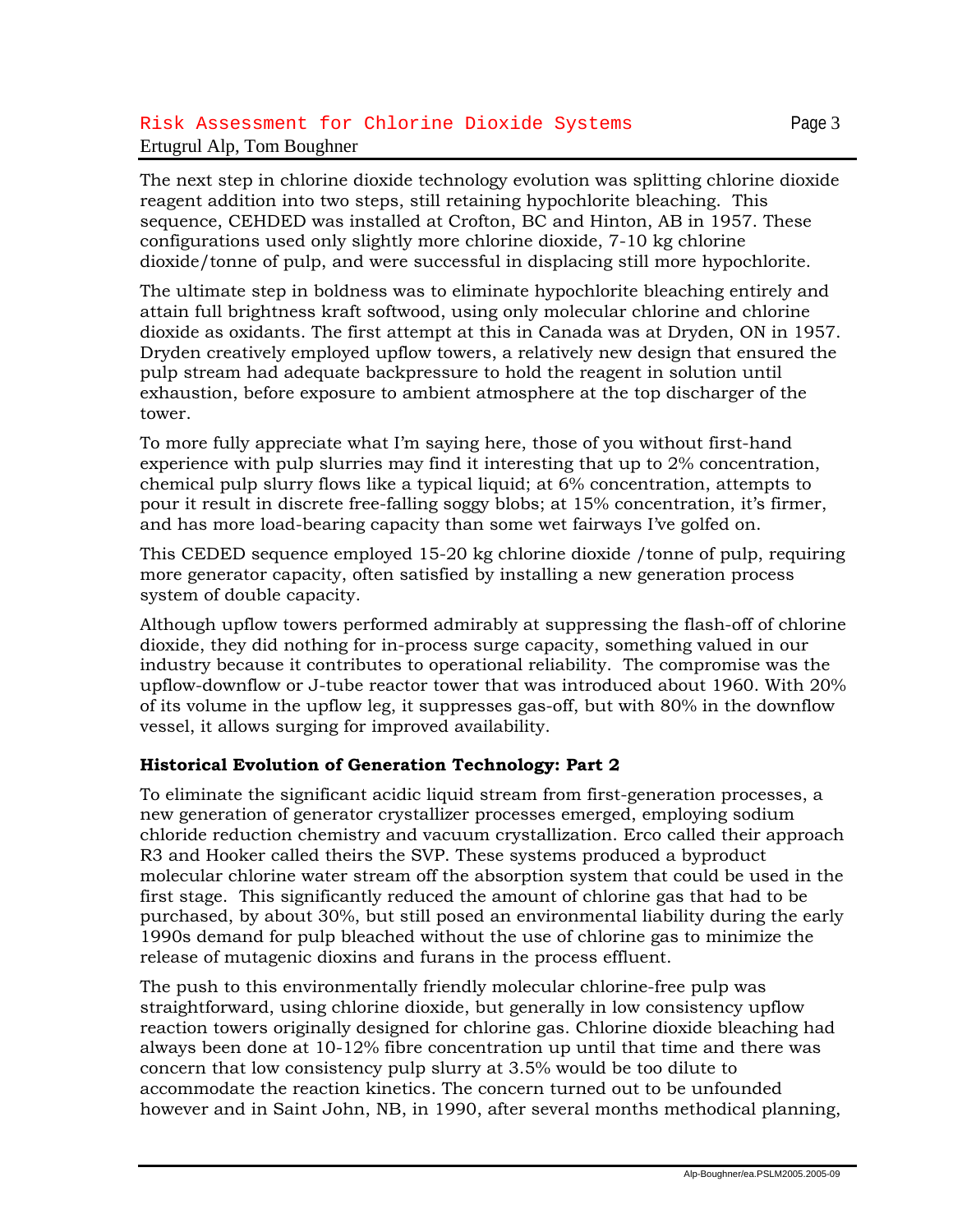### Risk Assessment for Chlorine Dioxide Systems Page 4 Ertugrul Alp, Tom Boughner

we made the plunge one night when our chlorine vaporizer ruptured. We never looked back.

As the capacity of these R3 and SVP systems grew to satisfy the 35 kg chlorine dioxide/tonne of pulp required for ECF or molecular chlorine free bleaching, even having solved the problem of a highly acidic process effluent to neutralize, they still yielded a byproduct sodium-sulphur makeup stream exceeded the sulphur requirements of all but the highest loss pulping and recovery cycles.

The remedy was a further shift to the chemistry yielding the least-sulphur byproduct stream. The Solvay methanol chemistry made a comeback in the vacuumcrystallization generator era. Erco's R8 system and Eka Chemicals', the successor to Hooker, SVP Lite both operate on the basis of the Solvay methanol reduction chemistry. Further process concepts have grown from these for specific applications but the Erco R8 and Eka SVP-Lite process can be considered the mainstream base cases as of 2005.

### **ClO2 Storage System Risk Assessment and Control**

In 1970, in Dryden, ON, I had the opportunity to lead the operations startup team on a 10 tonne/day mathieson generator system. The storage capacity for solution was 34,000 US gal or 1.3 tonnes. The generator system we now have at Mackenzie, BC, is an Erco R8 rated at 35 tonnes/day capacity. Our storage capacity is 500,000 US gal or almost 20 tonnes. Our mill is relatively small and our chlorine dioxide system is small.

There are numerous systems operational in North America with 60 tonnes per day capacity and storage of 35-40 tonnes. Proper management of the facility, from a process safety management perspective is essential. It's now my pleasure to turn the presentation over to Dr. Ertugrul Alp, who I first met during his due diligence overview of our chlorine dioxide system at Prince Rupert, BC, in 1995.

#### **Inherent Hazards of ClO2**

ClO<sub>2</sub> is a yellowish gas with a boiling point of 11 <sup>o</sup>C and with a sweet odour similar to chlorine. It is highly toxic. Prolonged exposure desensitizes people, and its odour threshold is on the same order as its toxic limits. Inhalation of  $ClO<sub>2</sub>$  at high concentrations can lead to death or serious injury. The IDLH level is 5 ppm in air (IDLH – Immediately Dangerous to Life and Health – represents a maximum level from which one could escape within 30 minutes without suffering any symptoms that could impair escape or any irreversible health effects)(NIOSH, 2000). Its 15 minute STEL-TLV (Short Term Exposure Limit – Threshold Limit Value) is 0.3 ppm. Its 8-hour PEL (permissible Exposure Limit) is 0.1 ppm.

 $ClO<sub>2</sub>$  gas is also highly unstable, and may explode on heating, on exposure to sunlight or if subjected to shock or sparks. It is a strong oxidant and reacts violently with combustible and reducing materials, such as organics, phosphorus, potassium hydroxide and sulphur, causing fire and explosion hazards. Its Lower Explosive Limit is around 10% in air (ILO, 1999). At partial pressures above about 120 mm Hg it will decompose spontaneously and explode. At higher pressures the explosions become more violent; at approximately 190 mm Hg explosion relief may be inadequate and rupture of the vessel may occur. These explosions can ignite combustible materials.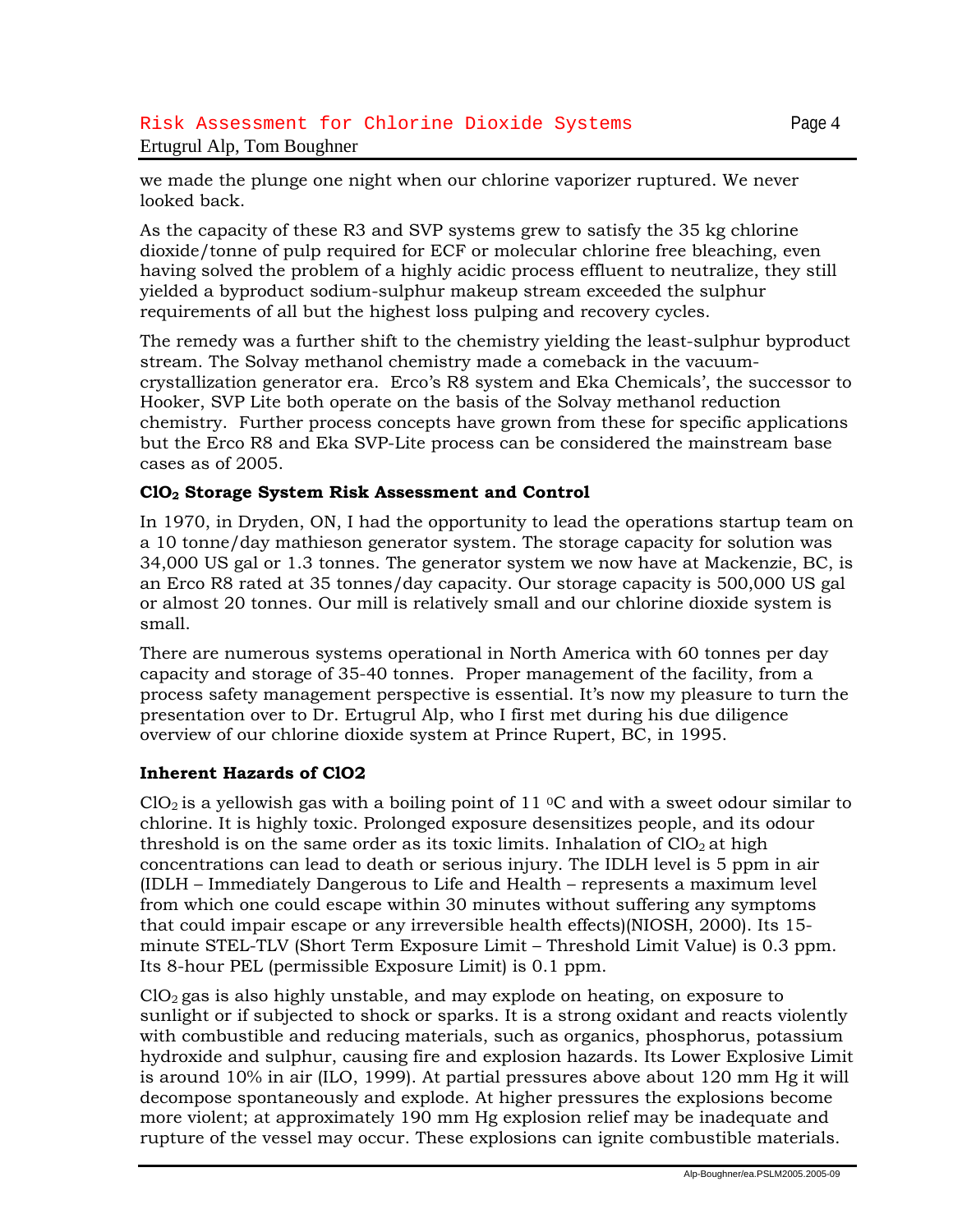## Risk Assessment for Chlorine Dioxide Systems Page 5 Ertugrul Alp, Tom Boughner

In case of a spill of  $ClO<sub>2</sub>$  solution from storage or process lines,  $ClO<sub>2</sub>$  will start gassing off and form a toxic cloud. The molecular weight of  $ClO<sub>2</sub>$  is 67.5. Due to its molecular weight, it is heavier than air, and will tend to result in heavy gas clouds that hug the ground and are relatively difficult to disperse.

# **System Description**

A typical storage system for chlorine dioxide consists of two (or more) cylindrical storage tanks in a containment dyke, along with the associated pumping arrangement, as shown in Figure 1. Tanks are fixed-roof and generally made of FRP (fibreglass reinforced plastic) or are FRP-lined to guard against the corrosive solution. Typical storage volumes are around  $400 \text{ m}^3$  (100,000 US gal.) per tank.





The dyke typically has a capacity of 110% of the largest tank within the dyke. It would be equipped with a sump and drain valve with connection to mill acid sewer. Overflow in case of overfilling would also typically be directed to the acid sewer.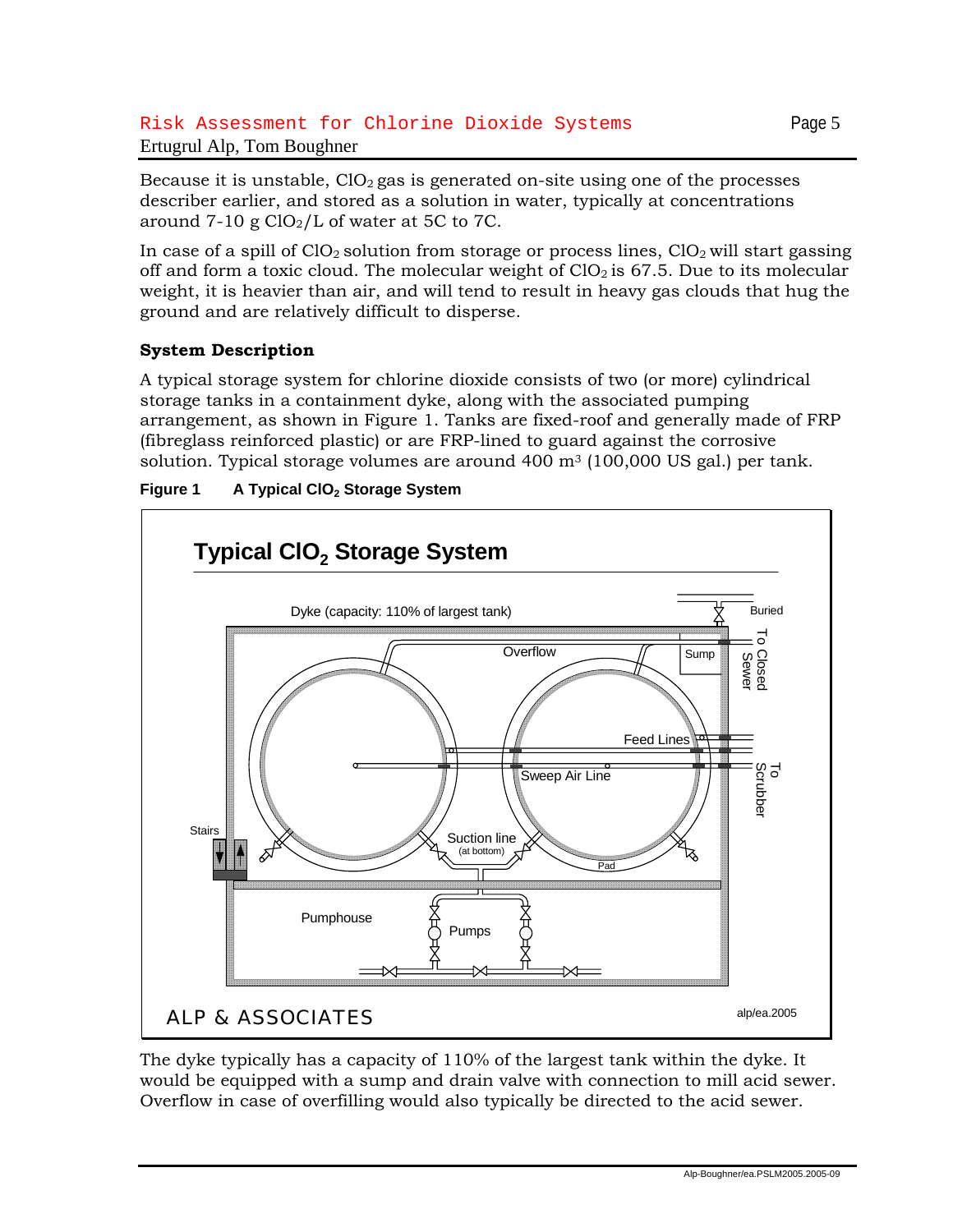## Risk Assessment for Chlorine Dioxide Systems Page 6 Ertugrul Alp, Tom Boughner

Discharge nozzles from the tanks are located close to the ground. The discharge lines meet at a common pump suction header that typically breaches the dyke. The solution is then pumped to the pulp bleaching process area for injection into the pulp slurry stream through mixers ahead of each of the chlorine dioxide reaction towers. The valves on the suction lines are normally kept open, for level equalization during operation.

Feed lines from the  $ClO<sub>2</sub>$  absorption towers are connected to the tanks around 1 m from the ground. An air sweep back into the absorption towers is provided to ensure that the concentration of  $ClO<sub>2</sub>$  in the vapour space of the tank is kept below its explosive limit. Explosion hatches are provided for protection against small explosions. Vacuum breaks are provided for protection against tank collapse in case or too rapid drawn-down of liquid.

### **Potential Hazardous Event Scenarios – Process Safety Incidents**

The major event scenarios of concern related to a  $ClO<sub>2</sub>$  storage system include tank and pipe ruptures. While these are very low frequency events, they have occurred in the industry. Their potential causes include physical impact due to falling material from adjacent process equipment or buildings, overhead conveyor galleries or overhead lifting of heavy equipment; corrosion (of lined tanks); tank collapse due to high vacuum in case of failure of vacuum breaks; tank explosion from build-up of  $ClO<sub>2</sub>$  in vapour space due to failure of air sweep; and rupture of pump expansion joints.

Valve and flange leaks, requiring operators to suit up and isolate equipment, can also occur (more frequently).

One notable spill that has occurred in Powell River, BC, in 1994, was the result of bursting of a much-neglected adjacent wooden pulp tank, the debris rupturing two  $ClO<sub>2</sub>$  storage tanks, spilling 600 m<sup>3</sup> of  $ClO<sub>2</sub>$  solution. Breaches on the dyke wall resulted in release of the solution outside the dyke, spreading to a large area and gassing off, resulting in a large toxic gas cloud. Due to the direction of the wind at the time, there were no casualties; however, MacMillan-Bloedell was fined because they had to divert the spill into the ocean (Malaspina Strait) to minimize the duration of the toxic cloud, resulting in fish kill (1 count under the Fisheries Act, \$70,000, and two counts under the Waste Management Act, \$30,000). This event resulted in the BC Council of Forest Industries' risk assessment and emergency response planning drive in the latter half of the 1990s, thus improving process safety management practices and emergency preparedness in the BC Pulp and paper industry.

In these risk assessments, an interesting scenario that was found to be common to many mills in BC at that time was the following. It was noted above that the suction lines from adjacent  $ClO<sub>2</sub>$  tanks would typically be connected to a common suction header, and the manual valves on these lines would normally be open for operational purposes. In case of a large break anywhere on these suction lines, tank drain nozzles, or on the common header, the solution would rapidly start filling the dyke. The manual valves would need to be accessed by an operator (suited up), who would need to literally swim his or her way to the valves in order to isolate the tanks. Since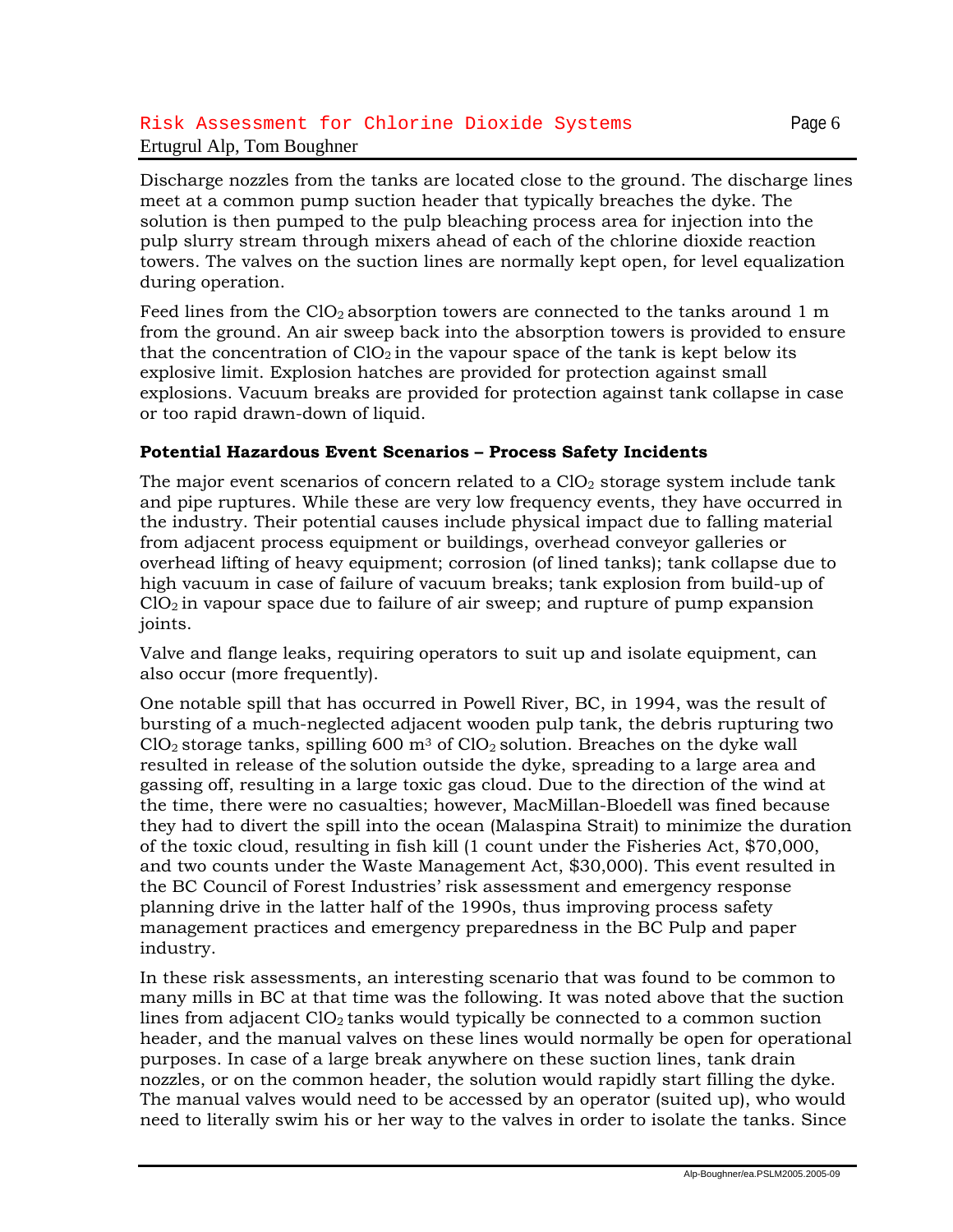during such an emergency, operators would not want to swim in  $ClO<sub>2</sub>$  solutions, both tanks would drain through the break, exceeding the capacity of the dyke (110% of the largest tank within the dyke!), overflowing and spreading around the dyke, and start gassing off over a large surface area. We will discuss how such a scenario could be mitigated using simple process safety practices, further below.

### **Worst Case Scenario Modelling**

If a spill is contained within a typical dyke, the surface area available for gassing off will be equivalent to the dyke area minus the tank footprints, assuming that the tank roofs are intact. Such a scenario can be shown to result in hazard distances much smaller than if the release spreads outside the dyke.

For example, for a spill contained in a dyke suitable for three 60,000 US gal, 14 ft diameter tanks, the modelled distances (using the SLAB model, developed by the US Lawrence Livermore Labs) to the IDLH level of 5 ppm were 120 m and 280 m, respectively for D stability (neutral stability atmosphere, mechanical turbulence dominant) 5 m/s winds (medium winds), and F stability (very stable atmosphere, little turbulence) 1.5 m/s winds (low winds).

If spill from all three tanks were allowed to overflow and spread before entering into the nearby mill sewers (clearly this scenario is very site-specific), the modelled distances to 5 ppm were 1.8 km and 8.1 km, respectively for D5 and F1.5 weather conditions.

It is noted that  $ClO<sub>2</sub>$  dissociates rapidly upon exposure to solar radiation (sunshine), forming  $Cl<sub>2</sub>$  gas (for comparison, chlorine has an IDLH level of 10 ppm, double that of ClO2). Thus, this natural dissociation will tend to reduce the hazard distances, and assuming no dissociation will result in conservative estimates of hazard zones.

Under strong insolation conditions (bright sunshine at noon in July, southern BC latitudes), the time it would take for  $ClO<sub>2</sub>$  to dissociate to about 10% of its initial concentration is around half a minute. At  $5 \text{ m/s}$  winds, this would imply approximately 150 m of travel, within which most of the  $ClO<sub>2</sub>$  would dissociate. At 1.5 m/s (perhaps during low-wind but highly convective and turbulent situations), the travel distance would be about 45 m. Therefore, assumption of complete conversion to  $Cl<sub>2</sub>$  under such high insolation conditions would be justifiable.

On the other hand, under clear skies shortly after sunrise in January, the time it would take for  $ClO<sub>2</sub>$  to dissociate to about 10% of its initial concentration is around 500 s. This would imply travel distances of 2500 m and 750 m for 5 and 1.5 m/s winds, respectively. Therefore, neglecting dissociation is more reasonable and justifiable.

Under nightime conditions, dissociation of  $ClO<sub>2</sub>$  should be neglected.

#### **Risk Control Through Process Safety Management and Emergency Response**

A process safety program has many elements. These include (OSHA 29 CFR 1910.119): employee participation, process safety information, process hazard analysis, operating procedures, training, contractors, pre-start safety reviews,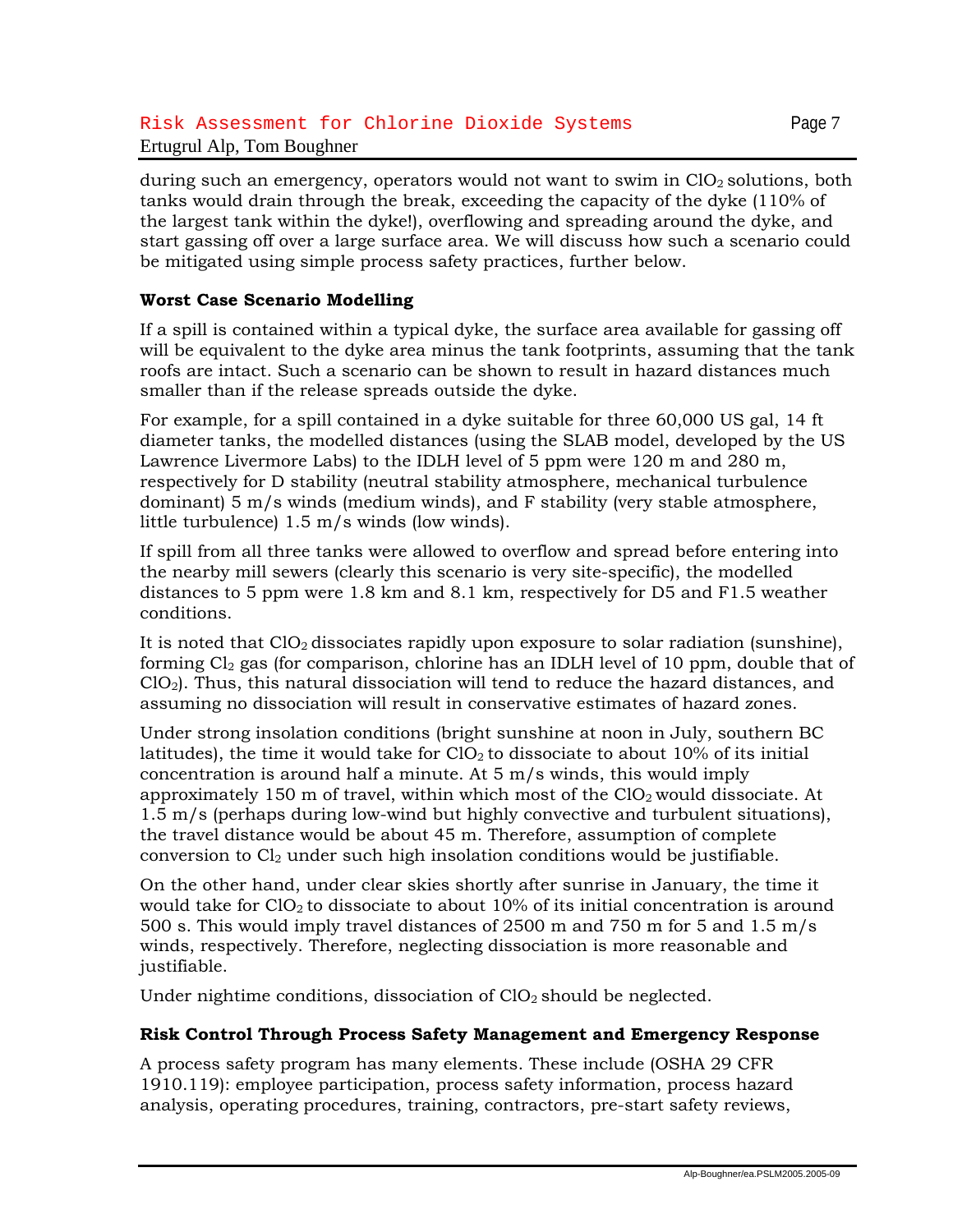emergency planning and response, and auditing.

mechanical integrity, work permit, management of change, incident investigation,

The risks associated with  $ClO<sub>2</sub>$  storage systems can be effectively controlled through judicious use of process safety management techniques and appropriate emergency response.

In general, most pulp mills have many of these different elements in place, however, not necessarily in a well-laid out program. The weakest elements are probably process hazard analysis and management of change. Regarding process hazard analysis, although engineering firms who design projects routinely carry out such studies, this information is generally not passed on to the mills, and the mills themselves typically do not carry out such assessments on a periodic basis. This weakness manifests itself in management of change, where not all changes necessarily go through an appropriate level of process hazard analysis, thus potentially jeopardizing future operational integrity of the mill processes.

Returning to more specific issues, a simple process safety measure to mitigate the effects of a suction line break scenario as described above is to add remote controlled valves next to the manual valves on the suction lines of each tank, thus preventing the necessity of an operator "swimming" to the manual valves for isolating the storage tanks. Installing an alarm on high rate of level change, to sound in the control room would also improve response to such an incident. This arrangement became standard in BC mills following the risk assessments conducted in late 1990s. Another arrangement is to install automatic valves and interlock them to a high rate of level change.

Foam systems for dykes, or covering a contained spill with tarp (tarpaulin), would cut down gassing off thus reducing the size of the hazard zone from a  $ClO<sub>2</sub>$  cloud from that spill.

Other potential scenarios following large spills of  $ClO<sub>2</sub>$  encountered in different mills included spills entering sewers and water treatment systems, gassing off along open drains/ clarifiers/ water treatment ponds (bio-treatment), rendering water treatment inoperative requiring re-stocking of bio-agents, entering nearby buildings (some mills in northern areas have their  $ClO<sub>2</sub>$  storage tanks within enclosed buildings in the first place), gassing off within buildings, the gas being carried by natural building drafts into adjacent buildings, and discharged from building vents.

Understanding ahead of time where a spill could go within the complex sewer systems and interconnected buildings in pulp mills would improve emergency response, and minimize damage to environmental systems and minimize potential for gassing off in unexpected locations thus preventing worker exposure. Thinking through ahead of time what to do with the waste in a contained spill will also improve the chances of painless recovery from a spill.

A tank management program, which involves testing and inspection of tank shell thickness, nozzles, instrumentation, and a regular log of this inspection and testing, is important in minimizing chance of large tank breaches due to deterioration. Of course, such a tank management system would be applicable for all critical tanks, and not only ClO<sub>2</sub> tanks.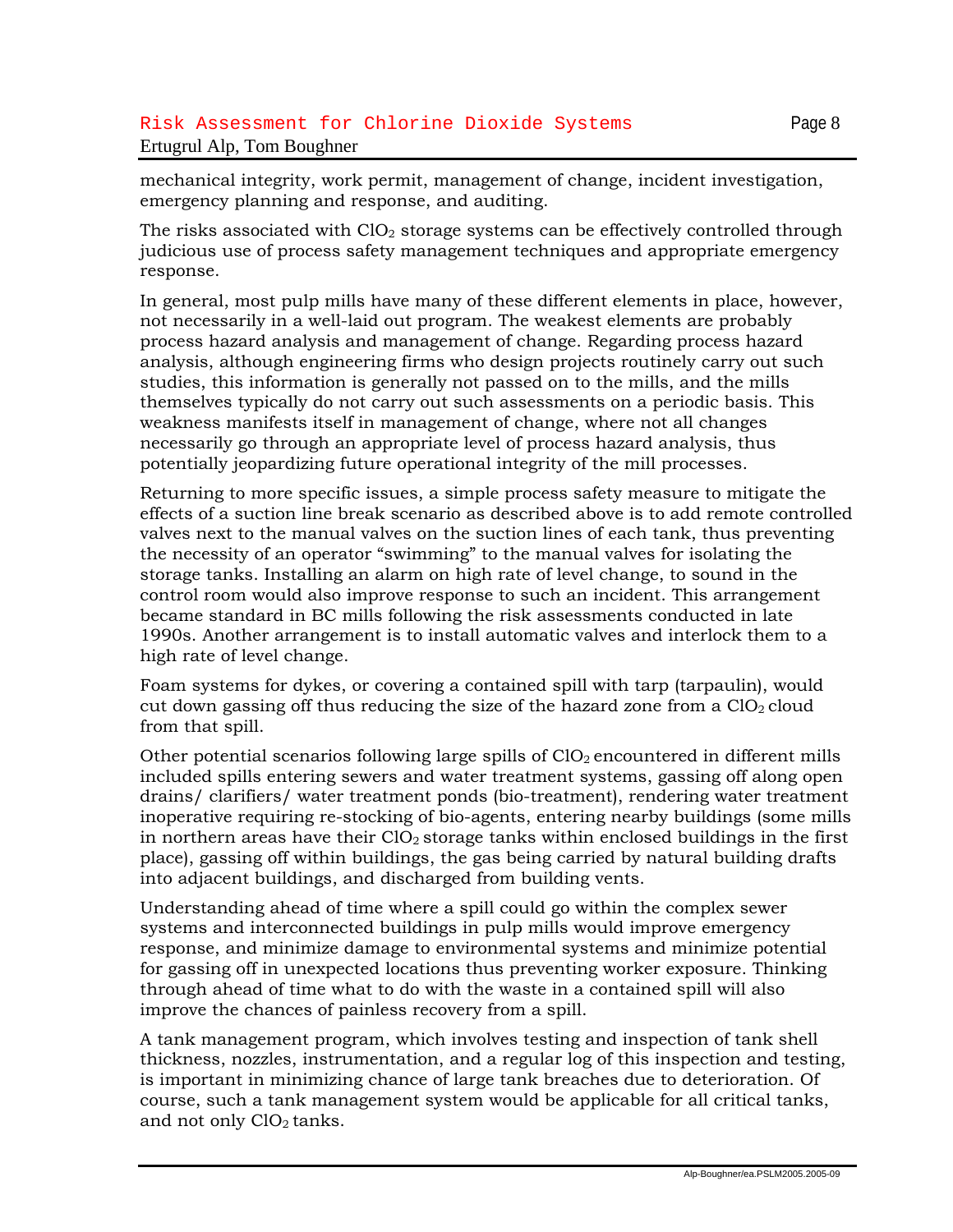### Risk Assessment for Chlorine Dioxide Systems Page 9 Ertugrul Alp, Tom Boughner

Some mills have long  $ClO<sub>2</sub>$  pipe runs (e.g., over 3000 ft) made of FRP. A typical detection method for pipe rupture is to install flowmeters on each end, measure the differential, and interlock into shutdown in case of a larger-than-expected differential. For start-up purposes, an interlock bypass may become necessary, which should be automatically deactivated after flow stabilization.

Fibreglass  $ClO<sub>2</sub>$  piping can experience problems with thermal shrinking and expansion, causing leaks. A rigorous preventive maintenance program is needed to identify and correct such problems in a timely fashion.

Drain valves on ClO<sub>2</sub> tanks are sometimes not locked, and could be inadvertently (or with malicious purpose) opened easily. Installing locks is a simple measure that is not overly restrictive for operational purposes. Another option is to install proxy switches that would alarm if a drain valve is open.

Another common finding is open dyke drain valves, left open after a heavy rain. Procedural controls and daily inspections can help reduce this frequent cause of dyke breaches.

Last, but not least, the author has observed at one mill a heavy lift by a crane over several FRP ClO<sub>2</sub> tanks, even though this overhead zone has been designated as a "no-lift zone". None of the engineering and technical personnel present took the initiative to stop the lift while it was starting. The occurrence was later investigated as a "near-miss", and it was found that the crane operator was told to complete that lift that day "or else", a larger more suitable crane was not available, and furthermore, while he was aware of the toxic nature of  $ClO<sub>2</sub>$ , he was not aware that a major rupture of any of the tanks resulting from a lift failure could have lead to many fatalities, including possibly in the nearby community.

The fact that this mill had an investigation policy for "near-misses" indicates the relative sophistication of this facility in terms of its process safety management systems. It is also quite clear that the culture of safety was not yet engrained in operating and technical personnel, as evidenced by the occurrence of the lift, and reluctance of the other technical personnel to intervene and stop the lift from taking place.

### **Closure**

The most significant single PSM challenge in the chemical pulping sector of the pulp and paper industry is the chemical recovery boiler. But this risk has been so dramatic and so high profile, that is has been covered by the Black Liquor Recovery Boiler Advisory Committee, http://www.BLRBAC.org for over forty years.

Today, we have been talking about translating the same level of disciplined management to one of the next highest profile risks: chlorine dioxide generationabsorption-storage systems which have made a tremendous evolution over 50-60 years. Similarly, bleaching tower designs have evolved from downflow to upflow to Jtube to some high-intensity upflow. As dosage rates have risen from by a factor of six, 0.5% to 3.0%, and production rates have risen by a factor of eight, from 250 ADt/day to 2000 ADt/day, storage capacities have gone up by a factor of 45-50, just to sustain the same retention time.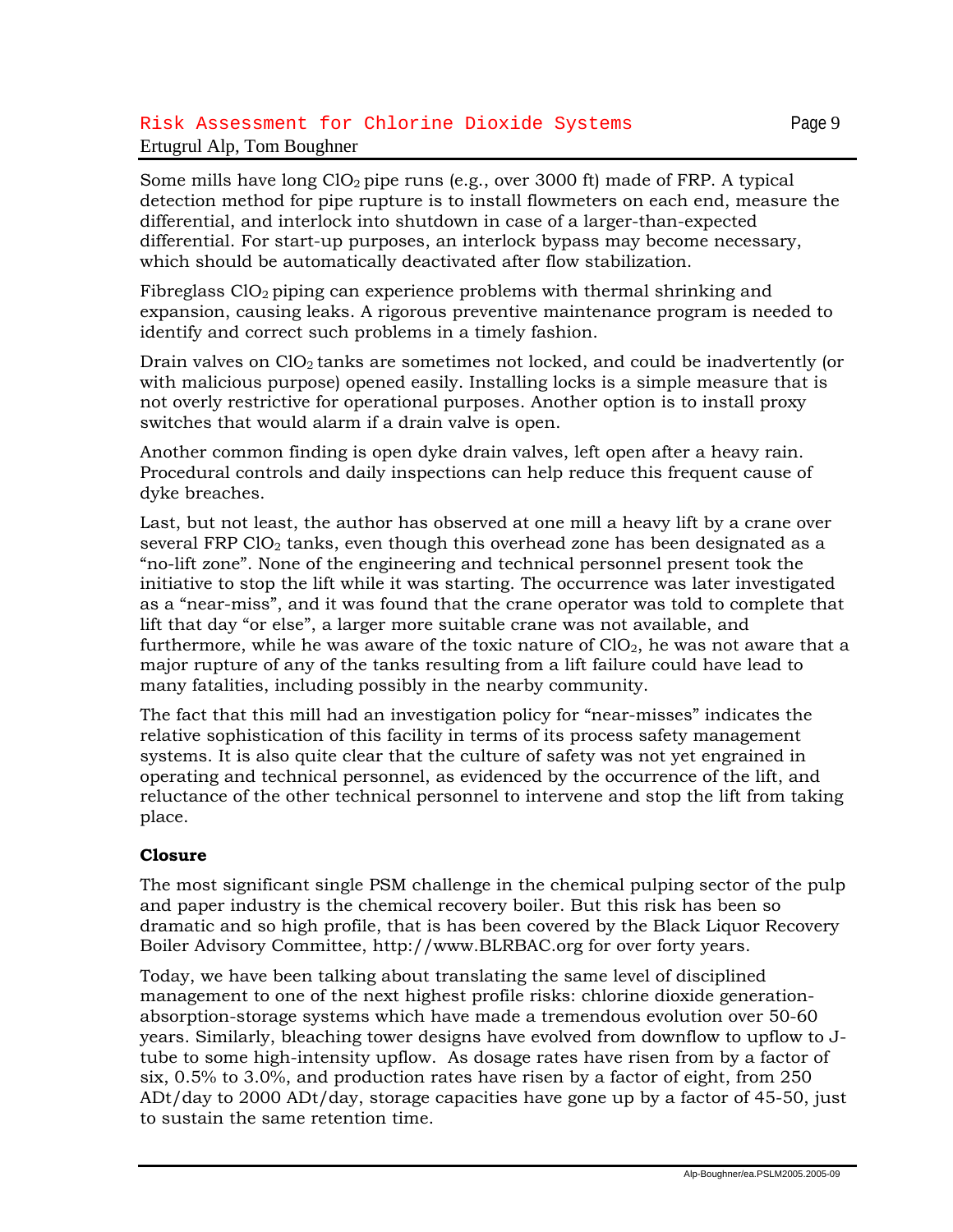## Risk Assessment for Chlorine Dioxide Systems Page 10 Ertugrul Alp, Tom Boughner

Some of our industry's most-publicized environmental emissions, with potential risks to the general public, have been the result of chlorine dioxide discharges from Canadian pulp mills over the past fifteen years.

In spite of the apparent superficial contravention of conventional wisdom regarding minimizing quantities stored, storage of chlorine dioxide solution in the quantities appropriate for competitive operation of kraft pulp mills can be achieved safely through observing basic process safety management discipline.

#### **References**

- 1. Anonymous: "Chlorine Dioxide Environmental and Technical Information Manual", B. C. Council of Forest Industries, June 1997.
- 2. Boughner, R. T., "Kraft Pulping in Canada: Chlorine Dioxide Generation and Bleaching", Pulp & Paper Magazine of Canada, May, 1980.
- 3. Hodges, Steve **a**nd Takata, Dave: "NorskeCanada Develops Holistic Approach to Emergency Response Management" Pulp & Paper, April 2002
- 4. Ferweda, Gerald: "Chlorine Dioxide Storage; Spill Containment, Neutralization and Vapour Suppression, Pulp & Paper Canada 105(12): T269 - T272 (2004)
- 5. Boughner, R.T. "The Discipline of Process Safety Management and How It's Relevant to the Pulp and Paper Industry", Pulp & Paper Canada 105(10): T224 - T227 (2004)
- 6. Cowley, G. (editor): "The Design and Operation of Chlorine Dioxide Solution Storage Systems", Erco Industries # EED-78-4.2, April 1978.
- 7. Anonymous" Chlorine Dioxide Storage & Handling", Eka Nobel Engineering Design Standard, November 1990.
- 8. NIOSH, Pocket Guide to Chemical Hazards, 2000.
- 9. ILO, International Labour Organization ClO<sub>2</sub> Fact Sheet, #0127, 1999.

### **Biographical Information:**

### **Ertugrul Alp:**

Principal of Alp & Associates Incorporated, Richmond Hill, Ontario, Ertugrul is a mechanical engineer (nuclear option) by training, with an undergraduate degree from the Middle East Technical University in Ankara, Turkey. He received his Ph.D. from the University of Waterloo in 1978. He started his career at Westinghouse Canada, Atomic Power Division, in Hamilton, Ontario, as Manager, Analysis and Modelling. He then joined Concord Environmental (Bovar Environmental after 1994), an environmental consulting company, in 1982, and became one of its principals, serving as Manager, Risk Assessment and Management until 1997. He led the Safety and Risk Practice of Arthur D. Little in this firm's Toronto office in 1997-99, after which time he formed Alp & Associates.

His experience covers a number of industrial sectors, including chemical, energy, pulp and paper, mining, steel, and transportation sectors. Between 2001-2005 he also served as a member of the Board of Directors of Cayeli Bakir Isletmeleri (Cayeli Copper Works), as a representative of Inmet Mining, an international mining